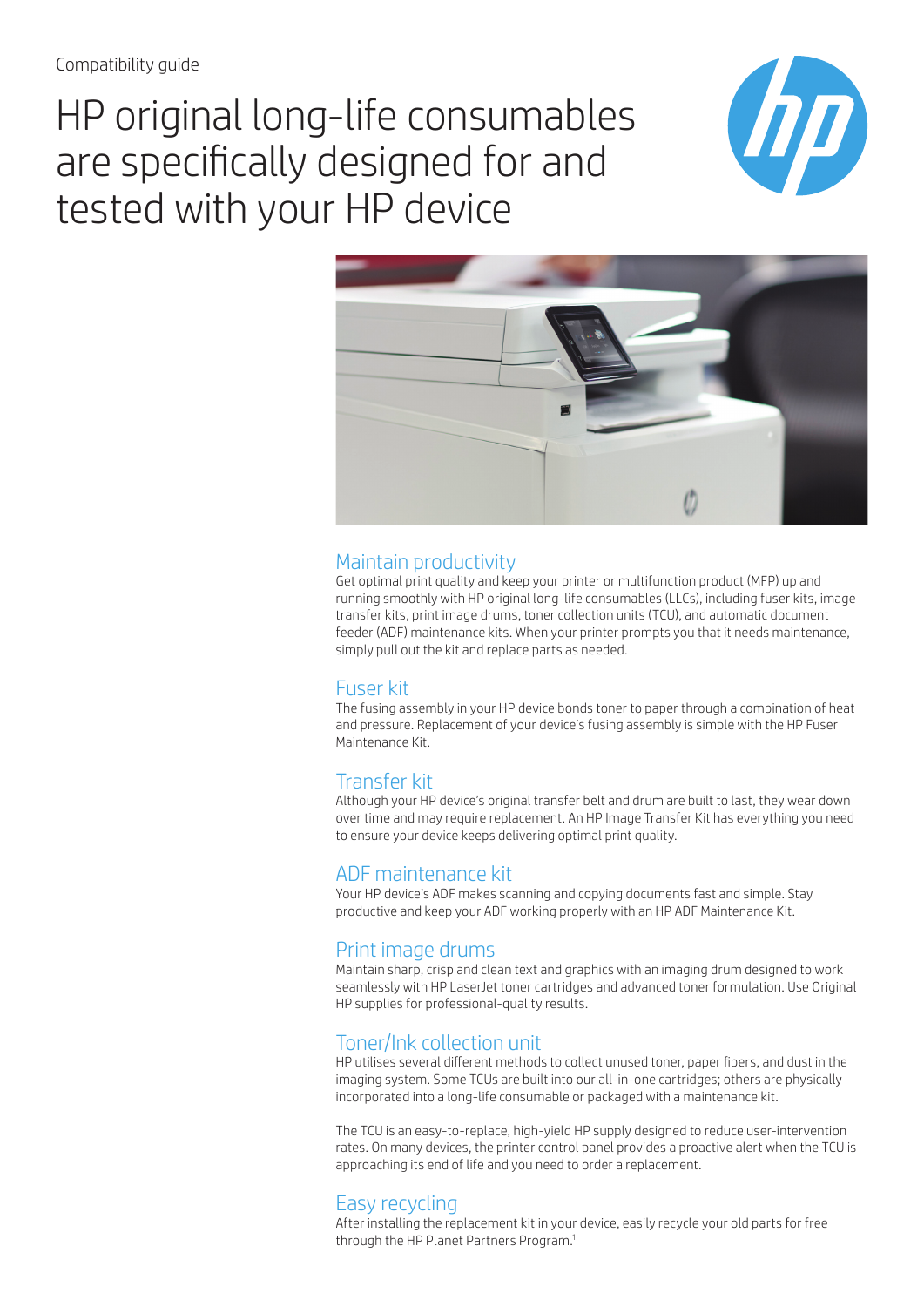# HP original long-life consumables keep your device running at peak efficiency with high-quality output













Fuser Kit 110V Fuser Kit 220V ADF Maintenance Kit Image Drum Image Transfer Kit Toner Collection Kit

# Paper handling and finishing options HP Monochrome LaserJets

| Printers                   |                   |                   |
|----------------------------|-------------------|-------------------|
| <b>Devices and LLCs</b>    | <b>SKU</b> number | Page yield        |
| M601/M602/M603             |                   |                   |
| Fuser Maintenance Kit 110V | CF064A            | 225K <sup>2</sup> |
| Fuser Maintenance Kit 220V | <b>CE065A</b>     | 225K <sup>2</sup> |
| M604/M605/M606             |                   |                   |
| Fuser Maintenance Kit 110V | F2G76A            | 225K <sup>2</sup> |
| Fuser Maintenance Kit 220V | F2G77A            | 225K <sup>2</sup> |
| M607/M608/M609             |                   |                   |
| Fuser Maintenance Kit 110V | LOH24A            | 225K <sup>2</sup> |
| Fuser Maintenance Kit 220V | <b>LOH25A</b>     | 225K <sup>2</sup> |
| M712                       |                   |                   |
| Fuser Maintenance Kit 110V | CF249A            | $200K^2$          |
| Fuser Maintenance Kit 220V | CF254A            | 200K <sup>2</sup> |
| M806                       |                   |                   |
| Fuser Maintenance Kit 110V | C2H67A            | 200K <sup>2</sup> |
| Fuser Maintenance Kit 220V | <b>C2H57A</b>     | 200K <sup>2</sup> |
| P4010                      |                   |                   |
| Fuser Maintenance Kit 110V | <b>CB388A</b>     | 225K <sup>2</sup> |
| Fuser Maintenance Kit 220V | CB389A            | 225K <sup>2</sup> |
| P4014/P4015/P4515          |                   |                   |
| Fuser Maintenance Kit 110V | <b>CB388A</b>     | 225K <sup>2</sup> |
| Fuser Maintenance Kit 220V | CB389A            | 225K <sup>2</sup> |
| 4100                       |                   |                   |
| Fuser Maintenance Kit 110V | C8057A            | 200K <sup>2</sup> |
| 4200                       |                   |                   |
| Fuser Maintenance Kit 110V | Q2429A            | 200K <sup>2</sup> |
| Fuser Maintenance Kit 220V | Q2430A            | 200K <sup>2</sup> |
| 4250/4350                  |                   |                   |
| Fuser Maintenance Kit 110V | Q5421A            | 225K <sup>2</sup> |
| Fuser Maintenance Kit 220V | Q5422A            | 225K <sup>2</sup> |

| <b>Printers</b>            |            |                   |  |
|----------------------------|------------|-------------------|--|
| Devices and LLCs           | SKU number | Page yield        |  |
| 4300                       |            |                   |  |
| Fuser Maintenance Kit 110V | 02436A     | 200K <sup>2</sup> |  |
| Fuser Maintenance Kit 220V | 02437A     | 200K <sup>2</sup> |  |
| 9000/9040/9050             |            |                   |  |
| Fuser Maintenance Kit 110V | C9152A     | 350K <sup>2</sup> |  |
| Fuser Maintenance Kit 220V | C9153A     | 350K <sup>2</sup> |  |

### MFPs

| <b>Devices and LLCs</b>    | SKU number          | Page yield        |
|----------------------------|---------------------|-------------------|
| M525                       |                     |                   |
| ADF Maintenance Kit        | L2718A              | 100K <sup>3</sup> |
| M527                       |                     |                   |
| ADF Maintenance Kit        | W5U23A              | 75K <sup>2</sup>  |
| M630                       |                     |                   |
| Fuser Maintenance Kit 110V | <b>B3M77A</b>       | 225K <sup>2</sup> |
| Fuser Maintenance Kit 220V | <b>B3M78A</b>       | 225K <sup>2</sup> |
| ADF Maintenance Kit        | L2718A              | 100K <sup>3</sup> |
| M631/M632/M633             |                     |                   |
| Fuser Maintenance Kit 110V | J8J87A              | 225K <sup>2</sup> |
| Fuser Maintenance Kit 220V | J8J88A              | $225K^2$          |
| ADE Maintenance Kit        | J8J95A              | 150K <sup>2</sup> |
| M725                       |                     |                   |
| Fuser Maintenance Kit 110V | <b>CF249A</b>       | 200K <sup>2</sup> |
| Fuser Maintenance Kit 220V | CF254A              | $200K^2$          |
| ADF Maintenance Kit        | I 2718A             | 100K <sup>3</sup> |
| M830                       |                     |                   |
| Fuser Maintenance Kit 110V | <b>C2H67A</b>       | 200K <sup>2</sup> |
| Fuser Maintenance Kit 220V | <b>C2H57A</b>       | $200K^2$          |
| ADF Maintenance Kit        | C1P70A <sup>4</sup> | 100K <sup>3</sup> |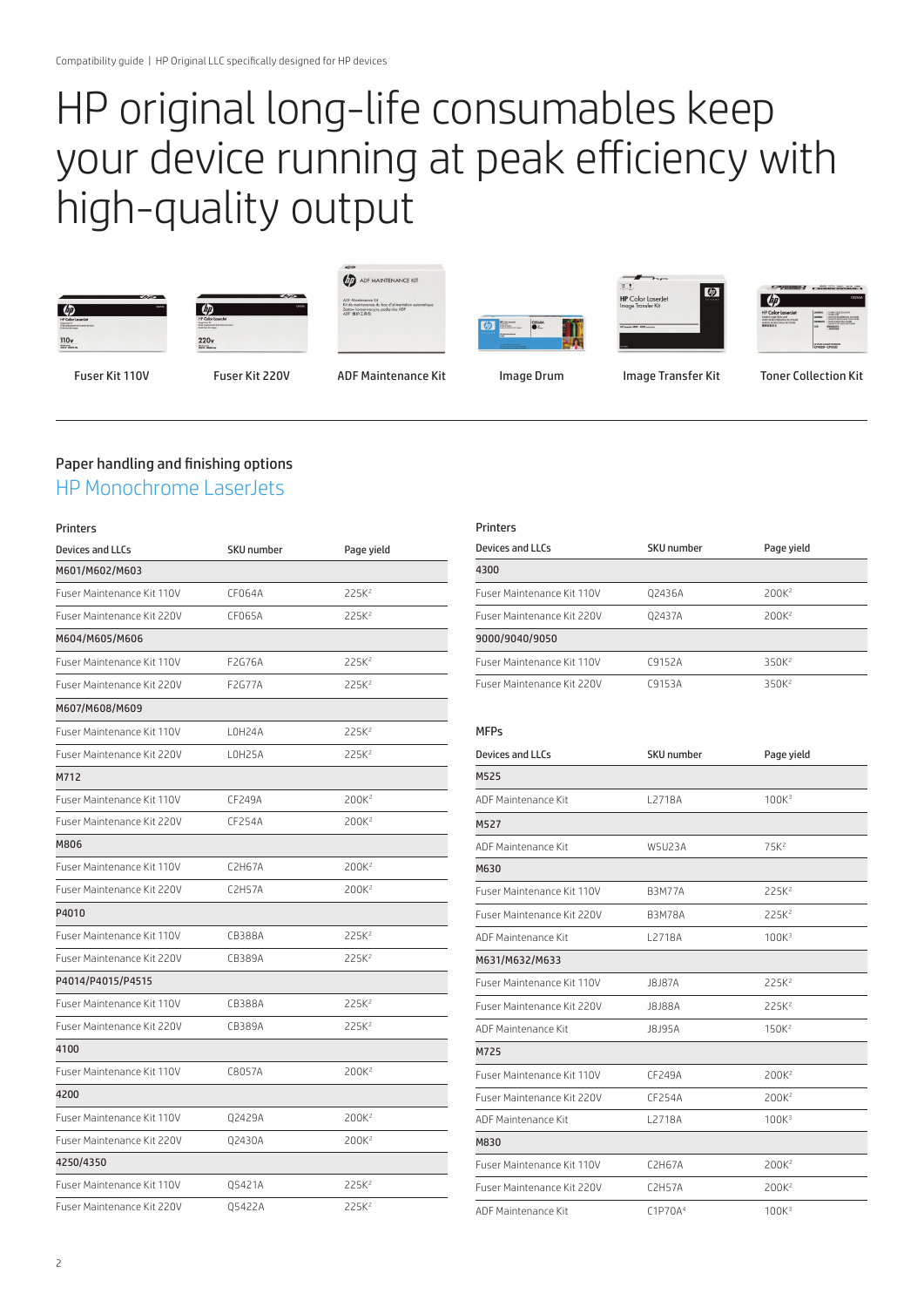### MFPs

| Devices and LLCs           | SKU number          | Page yield        |
|----------------------------|---------------------|-------------------|
| 4345/M4345                 |                     |                   |
| Fuser Maintenance Kit 110V | 05998A              | 225K <sup>2</sup> |
| Fuser Maintenance Kit 220V | 05999A              | 225K <sup>2</sup> |
| ADE Maintenance Kit        | 05997A              | 90K <sub>3</sub>  |
| ADF Mylar Sheet Kit        | 06496A              | 270K <sup>2</sup> |
| M4555                      |                     |                   |
| Fuser Maintenance Kit 110V | <b>CE731A</b>       | 225K <sup>2</sup> |
| Fuser Maintenance Kit 220V | <b>CE732A</b>       | $225K^2$          |
| ADF Maintenance Kit        | CF248A4             | 90K <sup>3</sup>  |
| M5025/M5035                |                     |                   |
| Fuser Maintenance Kit 110V | Q7832A              | 200K <sup>2</sup> |
| 220V Fuser Kit             | Q7833A              | $200K^2$          |
| ADE Maintenance Kit        | 07842A <sup>4</sup> | 60K <sup>3</sup>  |
| 9000/9040/9050/M9040/M9050 |                     |                   |
| Fuser Maintenance Kit 110V | C9152A              | 350K <sup>2</sup> |
| Fuser Maintenance Kit 220V | C9153A              | 350K <sup>2</sup> |

# HP Color LaserJets

### Printers

| <b>Devices and LLCs</b>      | <b>SKU</b> number | Page yield        |
|------------------------------|-------------------|-------------------|
| M551                         |                   |                   |
| Fuser Kit 110V               | <b>CE484A</b>     | 150K <sup>2</sup> |
| Fuser Kit 220V               | CE506A            | 150K <sup>2</sup> |
| <b>Toner Collection Unit</b> | <b>CE254A</b>     | 36K <sup>2</sup>  |
| M552                         |                   |                   |
| Fuser Kit 110V               | <b>B5L35A</b>     | 150K <sup>2</sup> |
| Fuser Kit 220V               | <b>B5L36A</b>     | 150K <sup>2</sup> |
| <b>Toner Collection Unit</b> | <b>B5L37A</b>     | $54K^2$           |
| M553                         |                   |                   |
| Fuser Kit 110V               | <b>B5L35A</b>     | 150K <sup>2</sup> |
| Fuser Kit 220V               | <b>B5L36A</b>     | 150K <sup>2</sup> |
| <b>Toner Collection Unit</b> | <b>B5L37A</b>     | 54K <sup>2</sup>  |
| M651                         |                   |                   |
| Fuser Kit 110V               | CE246A            | 150K <sup>2</sup> |
| Fuser Kit 220V               | <b>CE247A</b>     | 150K <sup>2</sup> |
| Image Transfer Kit           | <b>CE249A</b>     | 150K <sup>2</sup> |
| <b>Toner Collection Unit</b> | <b>CE265A</b>     | 36K <sup>2</sup>  |
| M652/M653                    |                   |                   |
| Fuser Kit 110V               | P1B91A            | 150K <sup>2</sup> |
| Fuser Kit 220V               | P1B92A            | 150K <sup>2</sup> |
| Image Transfer Kit           | P1B93A            | 150K <sup>2</sup> |
| <b>Toner Collection Unit</b> | P1B94A            | 100K <sup>2</sup> |
| M750                         |                   |                   |
| Fuser Kit 220V               | <b>CE977A</b>     | 150K <sup>2</sup> |
| Image Transfer Kit           | <b>CE516A</b>     | 150K <sup>2</sup> |
| <b>Toner Collection Unit</b> | <b>CE980A</b>     | 150K <sup>2</sup> |

| <b>Devices and LLCs</b>      | <b>SKU</b> number | Page yield                          |
|------------------------------|-------------------|-------------------------------------|
| M855                         |                   |                                     |
| Fuser Kit 110V               | C1N54A            | 100K <sup>2</sup>                   |
| Fuser Kit 220V               | <b>C1N58A</b>     | 100K <sup>2</sup>                   |
| Image Transfer Kit           | D7H14A            | 150K <sup>2</sup>                   |
| Black Imaging Drum           | CF358A            | 30K <sup>2</sup>                    |
| Cyan Imaging Drum            | CF359A            | 30K <sup>2</sup>                    |
| Yellow Imaging Drum          | CF364A            | 30K <sup>2</sup>                    |
| Magenta Imaging Drum         | CF365A            | 30K <sup>2</sup>                    |
| 2550                         |                   |                                     |
| CMY Imaging Drum             | Q3964A            | 20K black/5K<br>colour <sup>2</sup> |
| 3500                         |                   |                                     |
| Fuser Kit 110V               | Q3655A            | 60K <sup>2</sup>                    |
| Fuser Kit 220V               | Q3656A            | 60K <sup>2</sup>                    |
| Image Transfer Kit           | Q3658A            | 60K <sup>2</sup>                    |
| CP3520/CP3525                |                   |                                     |
| Fuser Kit 110V               | CE484A            | 150K <sup>2</sup>                   |
| Fuser Kit 220V               | <b>CE506A</b>     | 150K <sup>2</sup>                   |
| <b>Toner Collection Unit</b> | CE254A            | 36K <sup>2</sup>                    |
| 3550/3700                    |                   |                                     |
| Fuser Kit 110V               | Q3655A            | 75K <sup>2</sup>                    |
| Fuser Kit 220V               | Q3656A            | $75K^2$                             |
| Image Transfer Kit           | Q3658A            | 75K <sup>2</sup>                    |
| CP4005                       |                   |                                     |
| Fuser Kit 110V               | Q7502A            | 150K <sup>2</sup>                   |
| Fuser Kit 220V               | Q7503A            | 150K <sup>2</sup>                   |
| Image Transfer Kit           | Q7504A            | $120K^2$                            |
| CP4025/CP4525                |                   |                                     |
| Fuser Kit 110V               | CE246A            | 150K <sup>2</sup>                   |
| Fuser Kit 220V               | <b>CE247A</b>     | 150K <sup>2</sup>                   |
| Image Transfer Kit           | CE249A            | 150K <sup>2</sup>                   |
| <b>Toner Collection Unit</b> | CE265A            | 36K <sup>2</sup>                    |
| 4600                         |                   |                                     |
| Fuser Kit 110V               | C9725A            | 150K <sup>2</sup>                   |
| Fuser Kit 220V               | C9726A            | 150K <sup>2</sup>                   |
| Image Transfer Kit           | Q3675A            | 120K <sup>2</sup>                   |
| 4650                         |                   |                                     |
| Fuser Kit 110V               | Q3676A            | 150K <sup>2</sup>                   |
| Fuser Kit 220V               | Q3677A            | 150K <sup>2</sup>                   |
| Image Transfer Kit           | Q3675A            | 120K <sup>2</sup>                   |
| 4700                         |                   |                                     |
| Fuser Kit 110V               | Q7502A            | 150K <sup>2</sup>                   |
| Fuser Kit 220V               | Q7503A            | 150K <sup>2</sup>                   |
| Image Transfer Kit           | Q7504A            | 120K <sup>2</sup>                   |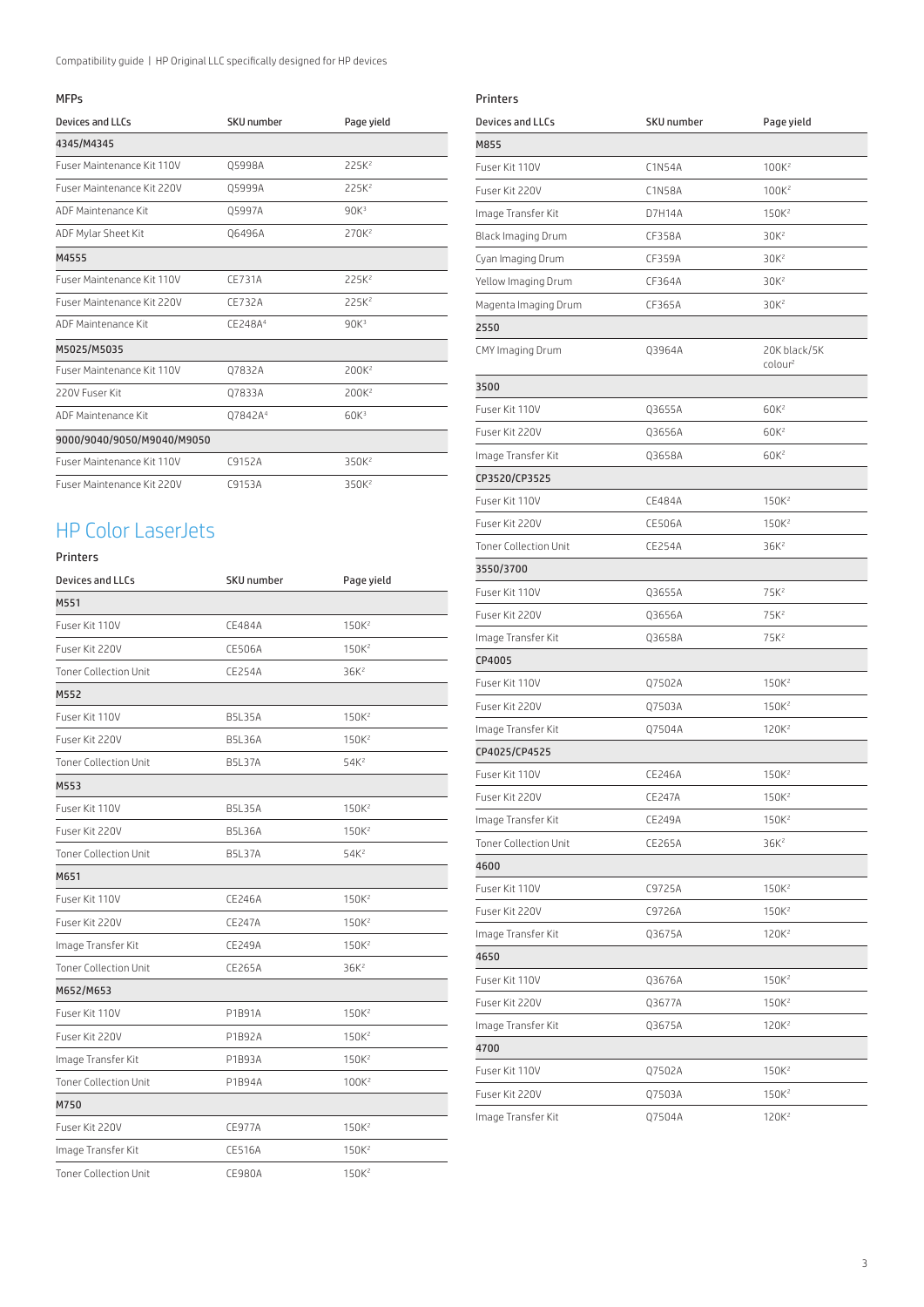Compatibility guide | HP Original LLC specifically designed for HP devices

MFPs

### Printers

| <b>Devices and LLCs</b>      | SKU number    | Page yield        |
|------------------------------|---------------|-------------------|
| 5500                         |               |                   |
| Fuser Kit 110V               | C9735A        | 150K <sup>2</sup> |
| Fuser Kit 220V               | C9736A        | 150K <sup>2</sup> |
| Image Transfer Kit           | C9734B        | 120K <sup>2</sup> |
| CP5525                       |               |                   |
| Fuser Kit 110V               | <b>CE977A</b> | 150K <sup>2</sup> |
| Fuser Kit 220V               | <b>CF978A</b> | 150K <sup>2</sup> |
| Image Transfer Kit           | <b>CE516A</b> | 150K <sup>2</sup> |
| <b>Toner Collection Unit</b> | <b>CE980A</b> | 150K <sup>2</sup> |
| CP6015                       |               |                   |
| Fuser Kit 110V               | <b>CB457A</b> | 100K <sup>2</sup> |
| Fuser Kit 220V               | CB458A        | 100K <sup>2</sup> |
| Image Transfer Kit           | CB463A        | 150K <sup>2</sup> |
| Trays 2-x Roller Kit         | <b>CB459A</b> | 150K <sup>2</sup> |
| Black Imaging Drum           | CB384A        | $23K^2$           |
| Cyan Imaging Drum            | CB385A        | 23K <sup>2</sup>  |
| Yellow Imaging Drum          | CB386A        | 23K <sup>2</sup>  |
| Magenta Imaging Drum         | CB387A        | 23K <sup>2</sup>  |
| 9500                         |               |                   |
| Fuser Kit Universal          | C8556A        | 100K <sup>2</sup> |
| Image Cleaning Kit           | C8554A        | 50K <sup>3</sup>  |
| Image Transfer Kit           | C8555A        | 200K <sup>2</sup> |
| Black Imaging Drum           | C8560A        | 40K <sup>2</sup>  |
| Cyan Imaging Drum            | C8561A        | 40K <sup>2</sup>  |
| Yellow Imaging Drum          | C8562A        | 40K <sup>2</sup>  |
| Magenta Imaging Drum         | C8563A        | 40K <sup>2</sup>  |

### MFPs

| Devices and LLCs             | SKU number    | Page yield        |  |
|------------------------------|---------------|-------------------|--|
| M570                         |               |                   |  |
| Fuser Kit 110V               | <b>CE484A</b> | 150K <sup>2</sup> |  |
| Fuser Kit 220V               | <b>CE506A</b> | 150K <sup>2</sup> |  |
| <b>Toner Collection Unit</b> | <b>CE254A</b> | 36K <sup>2</sup>  |  |
| <b>M575</b>                  |               |                   |  |
| Fuser Kit 110V               | <b>CE484A</b> | 150K <sup>2</sup> |  |
| Fuser Kit 220V               | <b>CE506A</b> | 150K <sup>2</sup> |  |
| ADF Maintenance Kit          | I 2718A       | $100K^2$          |  |
| <b>Toner Collection Unit</b> | <b>CF254A</b> | 36K <sup>2</sup>  |  |
| M577                         |               |                   |  |
| Fuser Kit 110V               | <b>B5L35A</b> | 150K <sup>2</sup> |  |
| Fuser Kit 220V               | <b>B5L36A</b> | 150K <sup>2</sup> |  |
| ADE Maintenance Kit          | W5U23A        | $75K^2$           |  |
| <b>Toner Collection Unit</b> | <b>B5L37A</b> | 54K <sup>2</sup>  |  |

| Devices and LLCs             | <b>SKU</b> number   | Page yield                          |  |
|------------------------------|---------------------|-------------------------------------|--|
| M680                         |                     |                                     |  |
| Fuser Kit 110V               | CE246A              | 150K <sup>2</sup>                   |  |
| Fuser Kit 220V               | <b>CE247A</b>       | 150K <sup>2</sup>                   |  |
| ADF Maintenance Kit          | L2718A              | 100K <sup>3</sup>                   |  |
| Image Transfer Kit           | CE249A              | 150K <sup>2</sup>                   |  |
| Toner Collection Unit        | CE265A              | 36K <sup>2</sup>                    |  |
| M681/M682                    |                     |                                     |  |
| Fuser Kit 110V               | P1B91A              | 150K <sup>2</sup>                   |  |
| Fuser Kit 220V               | P1B92A              | 150K <sup>2</sup>                   |  |
| ADF Maintenance Kit          | J8J95A              | 150K <sup>3</sup>                   |  |
| Image Transfer Kit           | P1B93A              | 150K <sup>2</sup>                   |  |
| <b>Toner Collection Unit</b> | P1B94A              | 100K <sup>2</sup>                   |  |
| M775                         |                     |                                     |  |
| Fuser Kit 110V               | CE514A              | 150K <sup>2</sup>                   |  |
| Fuser Kit 220V               | CE515A              | 150K <sup>2</sup>                   |  |
| ADF Maintenance Kit          | L2718A              | 100K <sup>3</sup>                   |  |
| Image Transfer Kit           | <b>CE516A</b>       | 150K <sup>2</sup>                   |  |
| <b>Toner Collection Unit</b> | <b>CE980A</b>       | 150K <sup>2</sup>                   |  |
| M880                         |                     |                                     |  |
| Fuser Kit 110V               | C1N54A              | $100K^2$                            |  |
| Fuser Kit 220V               | C1N58A              | 100K <sup>2</sup>                   |  |
| ADF Maintenance Kit          | C1P70A              | 100K <sup>3</sup>                   |  |
| Image Transfer Kit           | D7H14A              | 150k <sup>2</sup>                   |  |
| Black Imaging Drum           | CF358A              | 30K <sup>2</sup>                    |  |
| Cyan Imaging Drum            | CF359A              | 30K <sup>2</sup>                    |  |
| Yellow Imaging Drum          | CF364A              | 30K <sup>2</sup>                    |  |
| Magenta Imaging Drum         | CF365A              | 30K <sup>2</sup>                    |  |
| 2820/2840                    |                     |                                     |  |
| CMY Imaging Drum             | Q3964A              | 20K black/5K<br>colour <sup>2</sup> |  |
| CM3530                       |                     |                                     |  |
| Fuser Kit 110V               | CE484A              | $150K^2$                            |  |
| Fuser Kit 220V               | <b>CE506A</b>       | 150K <sup>2</sup>                   |  |
| <b>Toner Collection Unit</b> | CE254A              | 36K <sup>2</sup>                    |  |
| CM4540                       |                     |                                     |  |
| Fuser Kit 110V               | CE246A              | $150K^{2,3}$                        |  |
| Fuser Kit 220V               | CE247A              | 150K <sup>2</sup>                   |  |
| ADF Maintenance Kit          | CE248A <sup>4</sup> | 90K <sup>3</sup>                    |  |
| Image Transfer Kit           | CE249A              | 150K <sup>2</sup>                   |  |
| <b>Toner Collection Unit</b> | CE265A              | 36K <sup>2</sup>                    |  |
| 4730/CM4730                  |                     |                                     |  |
| Fuser Kit 110V               | Q7502A              | 150K <sup>2</sup>                   |  |
| Fuser Kit 220V               | Q7503A              | 150K <sup>2</sup>                   |  |
| ADF Maintenance Kit          | Q5997A <sup>4</sup> | 90K <sub>3</sub>                    |  |
| ADF Mylar Sheet Kit          | Q6496A              | 270K <sup>2</sup>                   |  |
| Image Transfer Kit           | Q7504A              | 120K <sup>2</sup>                   |  |